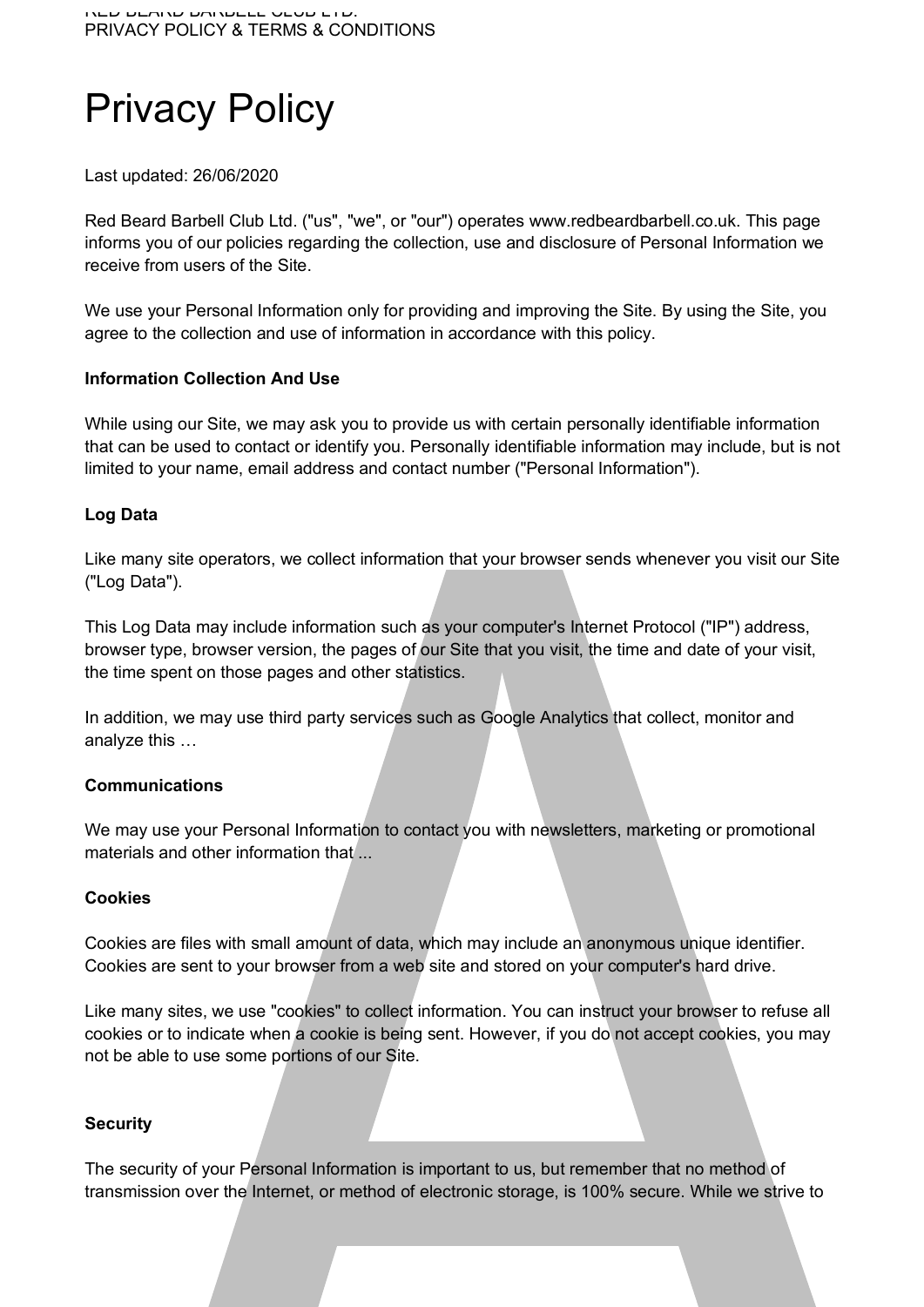use commercially acceptable means to protect your Personal Information, we cannot guarantee its absolute security.

# **Changes To This Privacy Policy**

This Privacy Policy is effective as of 06/01/2019 and will remain in effect except with respect to any changes in its provisions in the future, which will be in effect immediately after being posted on this page.

We reserve the right to update or change our Privacy Policy at any time and you should check this Privacy Policy periodically. Your continued use of the Service after we post any modifications to the Privacy Policy on this page will constitute your acknowledgment of the modifications and your consent to abide and be bound by the modified Privacy Policy.

If we make any material changes to this Privacy Policy, we will notify you either through the email address you have provided us, or by placing a prominent notice on our website.

# **Contact Us**

If you have any questions about this Privacy Policy, please contact us.

Red Beard Barbell Club Ltd.

Unit 2 Moor Farm Holyport Berkshire SL6 2LS

contact@redbeardbarbell.co.uk

# **T's & C's**

Welcome to RED BEARD BARBELL CLUB!

These terms and conditions outline the rules and regulations for the use of Red Beard Barbell Club Ltd.'s Website, located at www.redbeardbarbell.co.uk.

By accessing this website we assume you accept these terms and conditions. Do not continue to use RED BEARD BARBELL CLUB if you do not agree to take all of the terms and conditions stated on this page. Our Terms and Conditions were created with the help of the Terms And Conditions Generator and the Free Terms & Conditions Generator.

The following terminology applies to these Terms and Conditions, Privacy Statement and Disclaimer Notice and all Agreements: "Client", "You" and "Your" refers to you, the person log on this website and compliant to the Company's terms and conditions. "The Company", "Ourselves", "We", "Our" and "Us", refers to our Company. "Party", "Parties", or "Us", refers to both the Client and ourselves. All terms refer to the offer, acceptance and consideration of payment necessary to undertake the process of our assistance to the Client in the most appropriate manner for the express purpose of meeting the Client's needs in respect of provision of the Company's stated services, in accordance with and subject to, prevailing law of Netherlands. Any use of the above terminology or other words in the singular,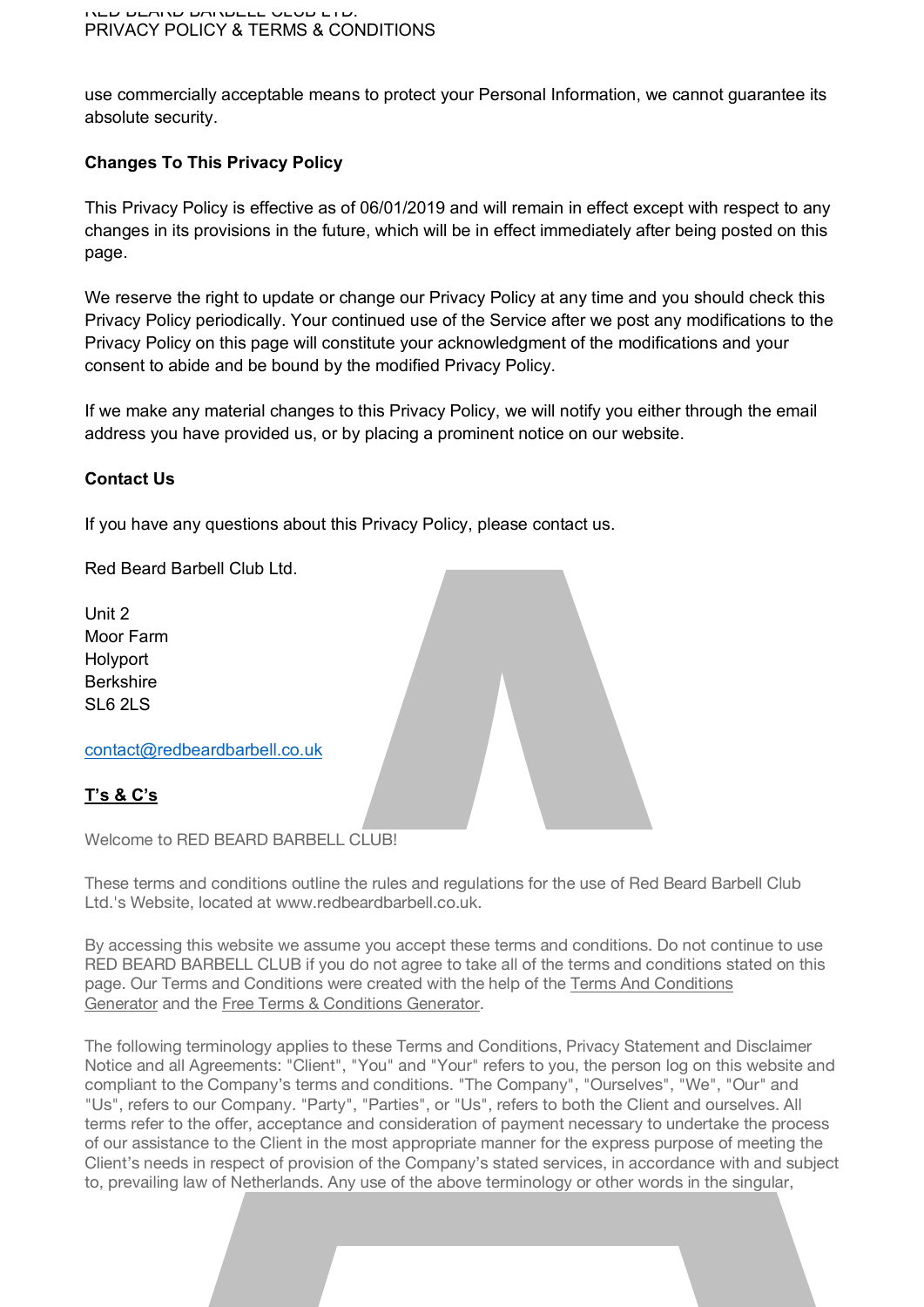#### RED BEARD BARBELL CLUB LTD. PRIVACY POLICY & TERMS & CONDITIONS

plural, capitalization and/or he/she or they, are taken as interchangeable and therefore as referring to same.

#### Cookies

We employ the use of cookies. By accessing RED BEARD BARBELL CLUB, you agreed to use cookies in agreement with the Red Beard Barbell Club Ltd.'s Privacy Policy.

Most interactive websites use cookies to let us retrieve the user's details for each visit. Cookies are used by our website to enable the functionality of certain areas to make it easier for people visiting our website. Some of our affiliate/advertising partners may also use cookies.

#### License

Unless otherwise stated, Red Beard Barbell Club Ltd. and/or its licensors own the intellectual property rights for all material on RED BEARD BARBELL CLUB. All intellectual property rights are reserved. You may access this from RED BEARD BARBELL CLUB for your own personal use subjected to restrictions set in these terms and conditions.

You must not:

- Republish material from RED BEARD BARBELL CLUB
- Sell, rent or sub-license material from RED BEARD BARBELL CLUB
- Reproduce, duplicate or copy material from RED BEARD BARBELL CLUB
- Redistribute content from RED BEARD BARBELL CLUB

This Agreement shall begin on the date hereof.

Parts of this website offer an opportunity for users to post and exchange opinions and information in certain areas of the website. Red Beard Barbell Club Ltd. does not filter, edit, publish or review Comments prior to their presence on the website. Comments do not reflect the views and opinions of Red Beard Barbell Club Ltd.,its agents and/or affiliates. Comments reflect the views and opinions of the person who post their views and opinions. To the extent permitted by applicable laws, Red Beard Barbell Club Ltd. shall not be liable for the Comments or for any liability, damages or expenses caused and/or suffered as a result of any use of and/or posting of and/or appearance of the Comments on this website.

Red Beard Barbell Club Ltd. reserves the right to monitor all Comments and to remove any Comments which can be considered inappropriate, offensive or causes breach of these Terms and Conditions.

You warrant and represent that:

- You are entitled to post the Comments on our website and have all necessary licenses and consents to do so;
- The Comments do not invade any intellectual property right, including without limitation copyright, patent or trademark of any third party;
- The Comments do not contain any defamatory, libelous, offensive, indecent or otherwise unlawful material which is an invasion of privacy
- The Comments will not be used to solicit or promote business or custom or present commercial activities or unlawful activity.

You hereby grant Red Beard Barbell Club Ltd. a non-exclusive license to use, reproduce, edit and authorize others to use, reproduce and edit any of your Comments in any and all forms, formats or media.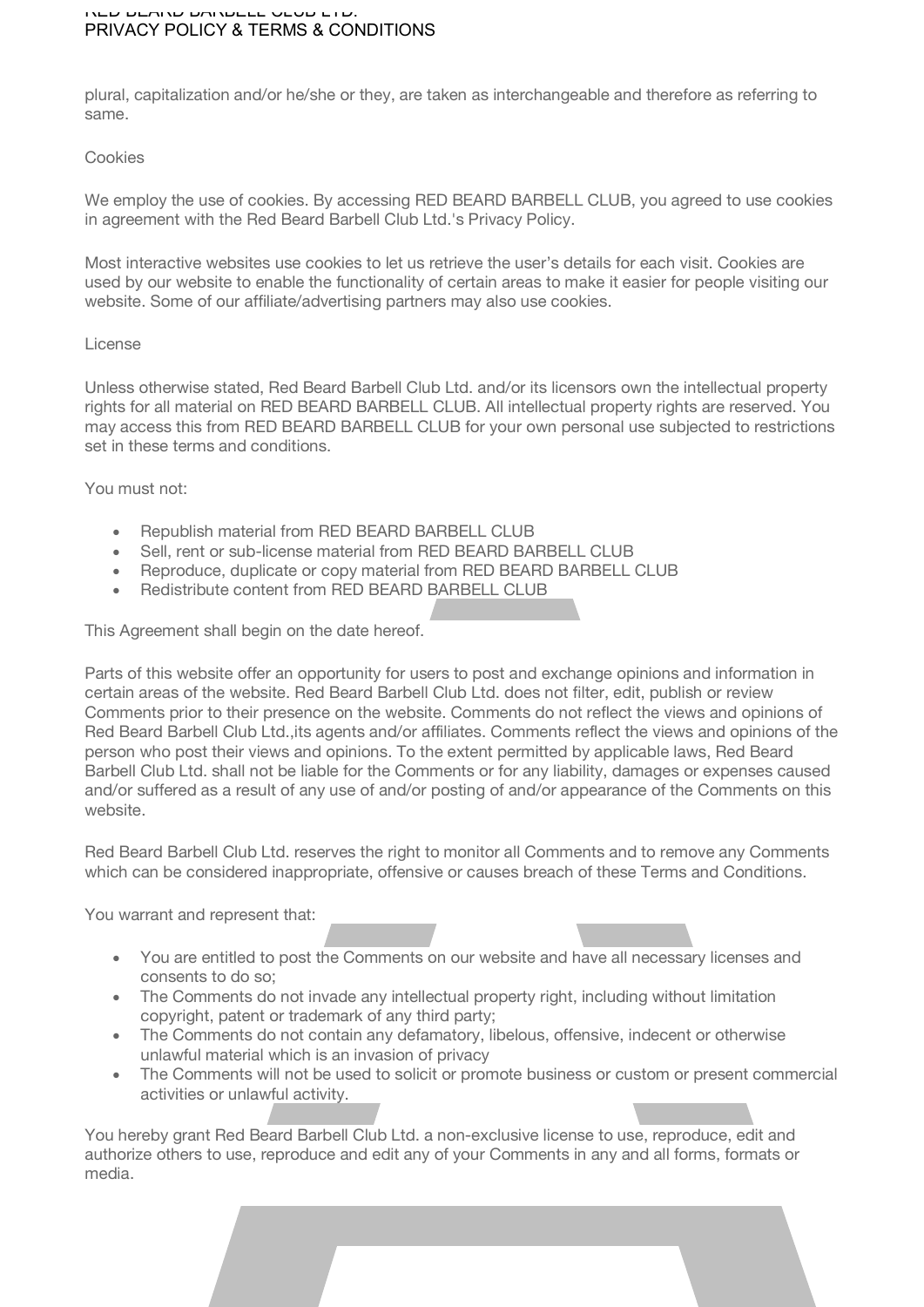#### RED BEARD BARBELL CLUB LTD. PRIVACY POLICY & TERMS & CONDITIONS

Hyperlinking to our Content

The following organizations may link to our Website without prior written approval:

- Government agencies;
- Search engines;
- News organizations;
- Online directory distributors may link to our Website in the same manner as they hyperlink to the Websites of other listed businesses; and
- System wide Accredited Businesses except soliciting non-profit organizations, charity shopping malls, and charity fundraising groups which may not hyperlink to our Web site.

These organizations may link to our home page, to publications or to other Website information so long as the link: (a) is not in any way deceptive; (b) does not falsely imply sponsorship, endorsement or approval of the linking party and its products and/or services; and (c) fits within the context of the linking party's site.

We may consider and approve other link requests from the following types of organizations:

- commonly-known consumer and/or business information sources;
- dot.com community sites;
- associations or other groups representing charities;
- online directory distributors;
- internet portals:
- accounting, law and consulting firms; and
- educational institutions and trade associations.

We will approve link requests from these organizations if we decide that: (a) the link would not make us look unfavorably to ourselves or to our accredited businesses; (b) the organization does not have any negative records with us; (c) the benefit to us from the visibility of the hyperlink compensates the absence of Red Beard Barbell Club Ltd.; and (d) the link is in the context of general resource information.

These organizations may link to our home page so long as the link: (a) is not in any way deceptive; (b) does not falsely imply sponsorship, endorsement or approval of the linking party and its products or services; and (c) fits within the context of the linking party's site.

If you are one of the organizations listed in paragraph 2 above and are interested in linking to our website, you must inform us by sending an e-mail to Red Beard Barbell Club Ltd.. Please include your name, your organization name, contact information as well as the URL of your site, a list of any URLs from which you intend to link to our Website, and a list of the URLs on our site to which you would like to link. Wait 2-3 weeks for a response.

Approved organizations may hyperlink to our Website as follows:

- By use of our corporate name; or
- By use of the uniform resource locator being linked to; or
- By use of any other description of our Website being linked to that makes sense within the context and format of content on the linking party's site.

No use of Red Beard Barbell Club Ltd.'s logo or other artwork will be allowed for linking absent a trademark license agreement.